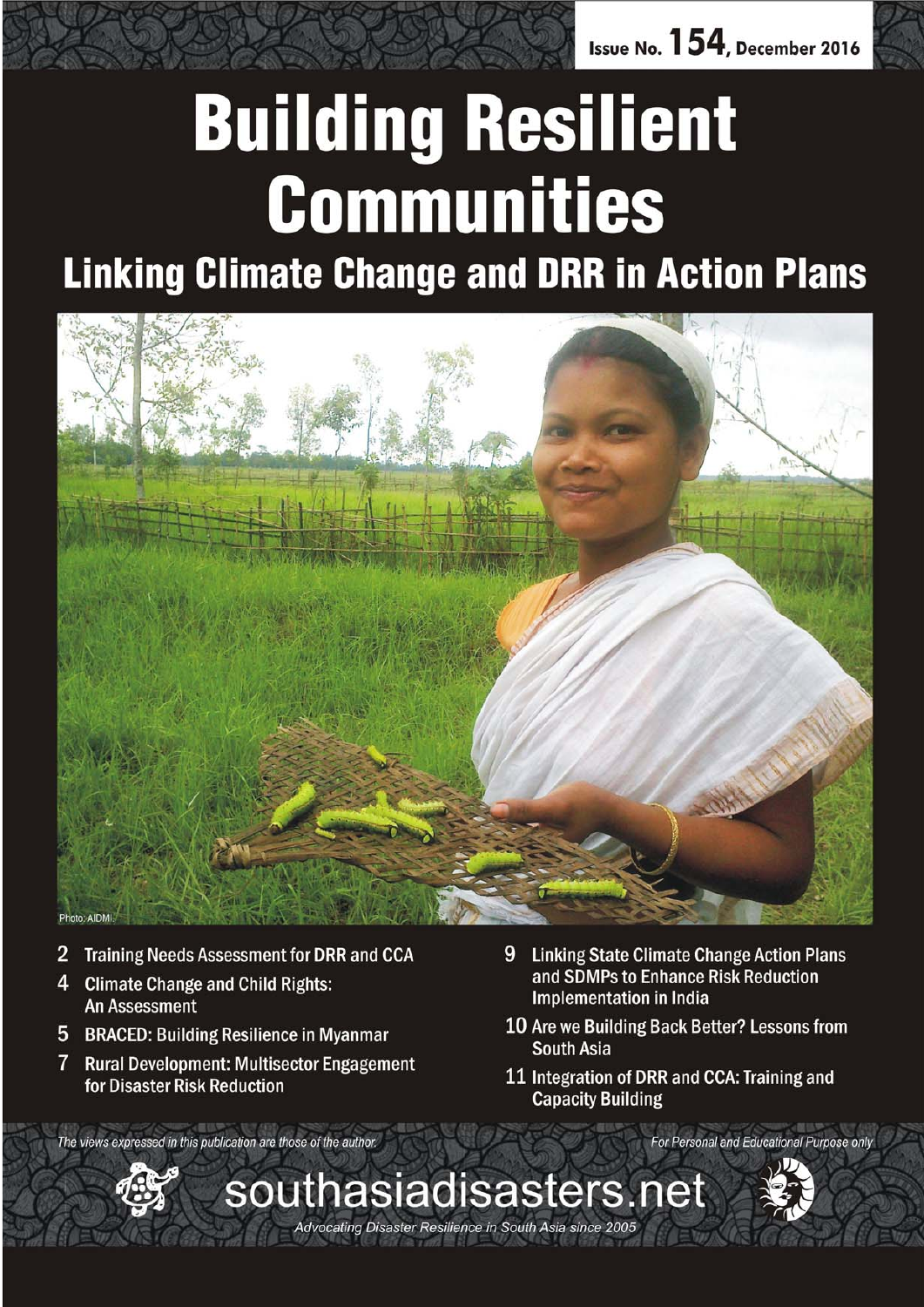### DRR AND CCA

### **ABOUT THIS ISSUE**

Disasters are often seen as extraordinary events that occur suddenly to cause widespread loss of life and property in the communities they strike. However, there are underlying causes of vulnerability that keep on incrementally increasing the exposure of a community to a disaster over time. Thus, resilience building is an<br>exercise of systematically exercise of systematically identifying and reducing these underlying causes of vulnerability to build resilient communities.

This issue of *Southasiadisasters.net* focuses on the theme of 'Building Resilient Communities' and highlights important areas for resilience building across different levels. Not only does this issue highlight the existing underlying causes of vulnerability but the emerging ones as well. For instance, climate change has had a profound impact on the exposure of communities to 'climate induced disasters'. In this respect, this issue highlights the integration between adaptation to climate change and building resilience to disasters.

Another important theme explored is how climate change impacts children and what role can they play in adaptation to climate change. Poverty is often considered to be the greatest underlying cause of vulnerability, therefore the role of poverty alleviation and rural development for risk reduction have also been explored here. Blending the ideas from researchers and practitioners alike, this issue highlights all the important aspects of building resilient communities in India and beyond.

**– Kshitij Gupta,** AIDMI

### Training Needs Assessment for DRR and CCA

# **Background, Purpose and Output**<br> **D** of the Study

Disasters are very frequent in Andhra Pradesh (AP), making it a stupendous task to mitigate extensive losses to humans, livestock and physical infrastructure. River Krishna Flooding (October–2009) and *Hudhud* Cyclone (October–2014) provide examples rare severity. Perhaps due to Climate Change (CC), disasters are viewed as extreme weather events; and, many perceive CC is having a direct impact on the prevalence and seriousness of disasters; besides, causing them more frequently. Most Mandals (sub–district units), in all the districts of Coastal and Rayalaseema regions are perennially drought– prone. Consequently, disasters that strike the State not only compound the problem but pinpoint the lacuna in stakeholders' capabilities to address disaster preparedness, emergency relief, rehabilitation and reconstruction. One of the ways of countering disasters is to prepare the stakeholders comprising officials, elected leaders, Civil Society and Communities through continuous capacity building.

Training programs are being conducted on disaster preparedness for functionaries of key departments. Yet, their capabilities are inadequate during pre-and-post-disaster phases. Meanwhile, the concept and practice of Disaster Risk Reduction (DRR) has been evolving rapidly. DRR is an all– embracing concept generally understood to mean the broad development and application of policies, strategies and practices to minimize disaster risks.

Lately, Climate Change (CC) and its Adaptation (CCA) have become dominant themes; and, there are increasing efforts to mainstream DRR and CCA into development. The Government of AP (GoAP) has recognized that mainstreaming DRR and CCA has not been fully accomplished by key State departments. Further more, training programs conducted on Disaster Management have not been needbased. Training in CC–related areas apropos the National Missions on Climate Change is yet to take off. So, GoAP has decided to conduct a Training Needs Assessment for DRR and CCA, under the aegis of GoI and UNDP titled: "Enhancing Institutional and Community Resilience to Disasters and Climate Change." The overall purpose of TNA is to review the present capabilities and identify Training Needs apropos DRR and CCA.

#### Methodology

As referenced earlier, the purpose of TNA Study is to examine the current arrangement and capabilities of identified departments about DRR and CCA; and, to suggest relevant Training Need Areas though.

- 1. SWOT Analysis of the identified departments;
- 2. Information gathered from the participants of workshops conducted at the two project districts, Krishna and Visakhapatnam and Dr. MCR HRD Institute;
- 3. Responses received through canvassing a questionnaire;
- 4. Individual and Group interactions; and
- 5. Feedback received from participants of Validation Workshop.

#### Study Findings

The Study was concerned with various departments that are involved in the pre-during-and-postdisaster activities. As several counterdisaster staff trainings have been conducted on DRR. Hence, it is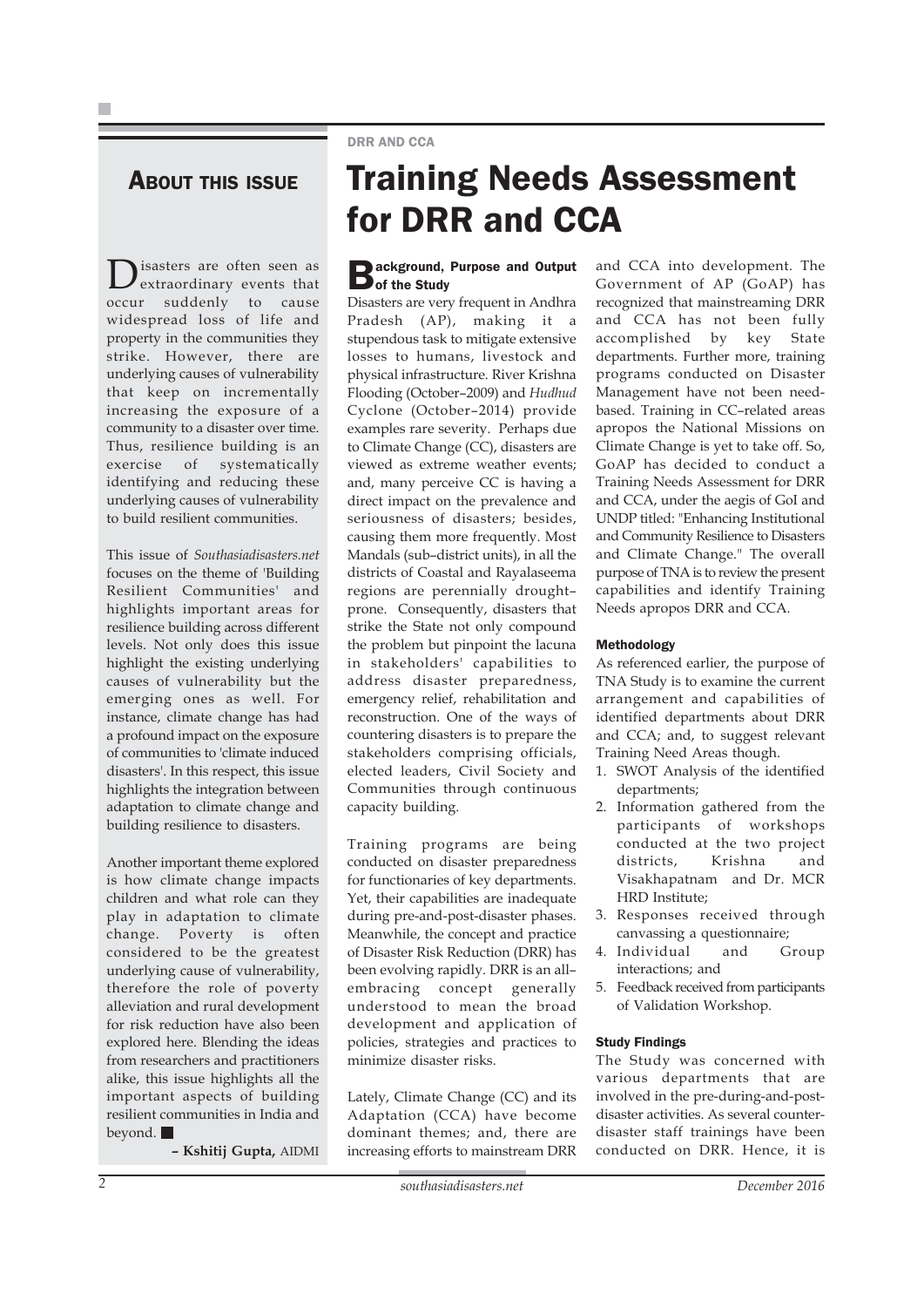imperative that all the key departmental functionaries, down to the grassroots should be associated with DRR activities; and, are supposed to be familiar at least with Disaster Management Act–2005 and State/Department/District/Disaster Management Plans. Considering the importance gained overtime, the departmental functionaries should have been familiar with DRR and basic skills to initiate actions to minimize the vulnerabilities and disaster risks.

Currently, CCA became a leading theme drawing worldwide attention. The GoI identified Eight Missions under CC at the National Level to be implemented in a Mission Mode. Accordingly, all the State Governments have replicated these eight Missions, and the officials should have developed acquaintance with National/State Action Plans and ought to have been capable of mainstreaming DRR and CCA into developmental plans.

Rooted in the information provided by stakeholders, significant knowledge gaps were found among numerous functionaries associated with almost all mitigation activities of their departments: DRR implementation strategies; concept of CCA; National Missions on CC-activities and targets; National/State Action Plans on CC; Mainstreaming DRR and CCA into development planning. Some department-specific gaps in skills encompassing Integrated Soil and Water Management; Environmental Impact Assessment; Building Disaster and CC Resilient Infrastructure; Urban Disaster Management; Green Building Strategies for mitigation of CC effects; Hazard Risk and Vulnerability Assessment; Solid Waste Management, etc., were wellknown. Thus, it was baffling to note that many functionaries even lack basic knowledge on initiatives regarding DRR and CCA of their own departments.

By now, all the key departments should have had an exclusive cell on



*Validation Workshop at Dr. MCR HRD Institute, Hyderabad.*

DRR and CCA at the State and District levels. But, most of the departments do not have such a cell/wing at the State and Districts. Therefore, a specific Training Policy, particularly for enhancing Knowledge and Skills on DRR and CCA, is missing in a majority of government departments. On the other hand, it was established that disaster mitigation competencies were slightly better than adaptation competencies, which may be due to the fact that CCA has received greater attention only recently. Conversely, CCA is a new and complex phenomenon, mostly based on Environment Science, an area where capacity development is quite limited for now.

#### Study Propositions

The Study has suggested Training Needs Areas related to DM, DRR and CCA, which are: (1) common across all the departments; and, (2) specific to some departments:

#### Some of the Training needs Common to all Departments

- Implementation of DM Act 2005 — Departments' Role and Responsibilities;
- DRR implementation strategies;
- Hazard Risk and Vulnerability Assessment; and
- Mainstreaming DRR and CCA into development planning.

#### Training needs Specific to some of the **Departments**

- Sustainable Dry Land Agriculture for Food Security and Rural Livelihoods;
- Integrated Water Resource Management in response to Climate Change;
- Environmental Impact Assessment; and
- Urban Disaster Management.

#### The Road Ahead

Following the lead set out by the Sendai Framework, GoAP will have to strengthen disaster risk governance by organizing counterdisaster and CCA–centered capacity development programs for all stakeholders by identifying appropriate "Training Needs" areas. Pursuant to this, the recommendations of GoI-UNDP's endeavor must be sincerely put into practice. Moreover, the GoAP is supposed to take initiatives for sensitizing officials and other stakeholders for mainstreaming DRR and CCA to sustain disaster mitigation, with a larger human purpose, in order to promote a disaster resilient State, which may serve as a model for other States in the country.

**– Dr. K R Sastry,** Formerly, Professor, Disaster Management, Dr. MCR HRD Institute, Hyderabad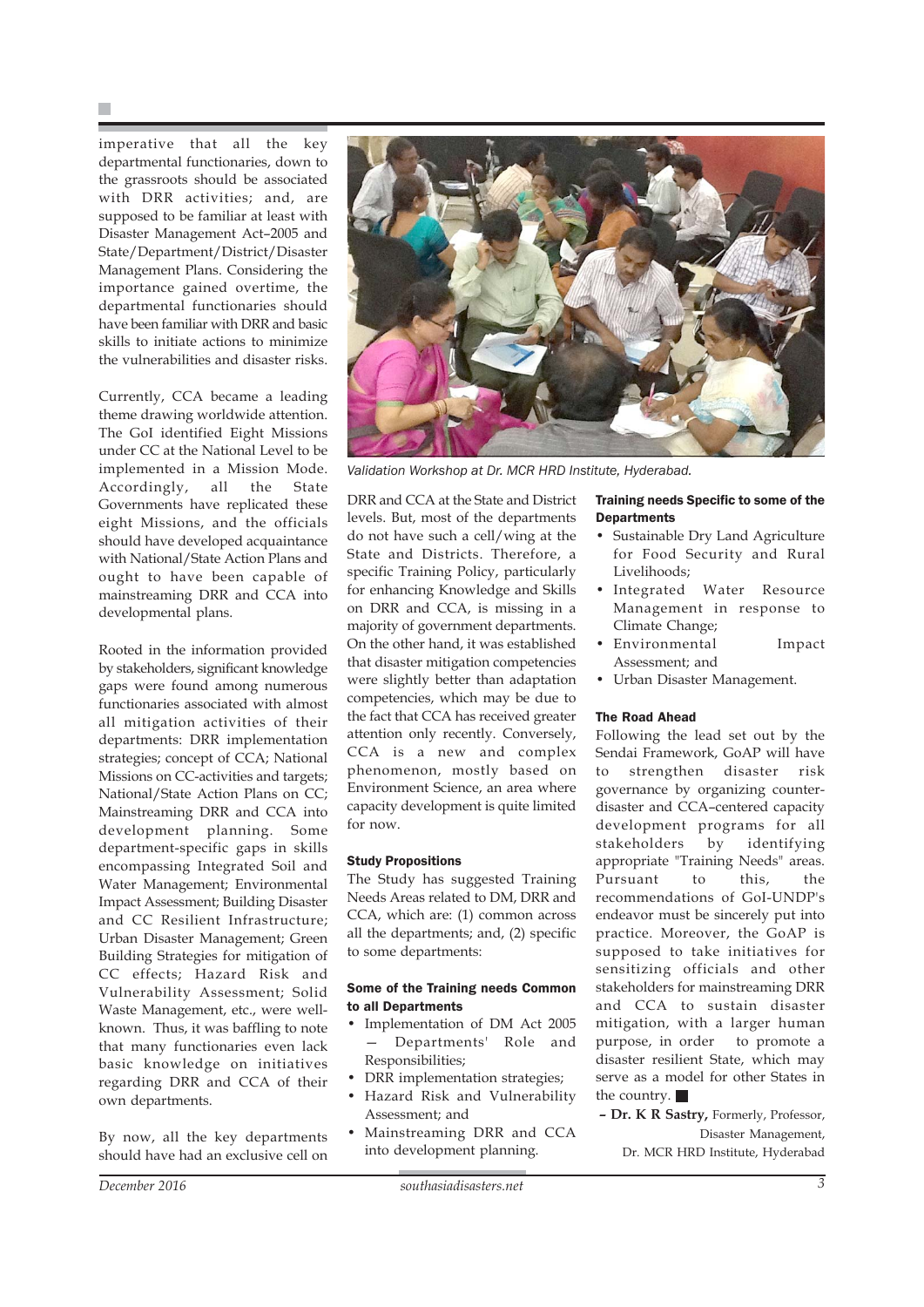CHILDREN AND CLIMATE CHANGE

### Climate Change and Child Rights: An Assessment



*Children playing in agriculture field, in Odisha.*

I Commissioner for Human Rights n 2009, the Office of the High (OHCHR) issued a report on climate change and human rights which emphasized the threats that climate change poses to the human rights of children, including to their right to health<sup>1</sup>. Children represent 30 percent of the world's population and compared with adults, children are physically more vulnerable and bear the brunt of the impact of climate change. Natural disasters, food crises and changing rainfall patterns threaten a wide spectrum of children's rights, including their basic rights to education, health clean water, and the right to food<sup>2</sup>. Amongst children who migrated to cities to escape neglect and abuse, loss of parent, to escape conflict of

natural disaster and other reasons are have added vulnerability.

According to climate change vulnerability index 2014 children under 15 year of age currently live in the 20 countries are at extreme risk of negative impact of climate change. Out of those 20 countries 7 are from Asia and India is one of them with more than 350 million children below 15 years. $3$  It is estimated that over the next decade, approximately 175 million children will be affected by climate-related disasters per year<sup>4</sup> and by 2050 twenty-five million more children will be undernourished as a result of climate change<sup>5</sup>. All these assessments are indicating that in the oncoming years the respect of the Convention on the Rights of the

Child (CRC) adapted by UN general assembly in 1989 is going to be the most affected Convention by the adverse consequences of climate change on children. Due to that, the majority of the countries may not be able to fulfill their commitments to the CRC and generations of children could suffer now and in the future may be the denied their rights in the future. It is evident from several studies that child rights are at risk but most affected rights from climate change related hindrance are-

**• Right to survival and development –** Child right to survival is directly confronted by increasing climate related disasters, and by the increased risk of disease and hunger as a result of climate change.

1 OHCHR (2009). Report on the relationship between climate change and human rights. UN Doc. A/HRC/10/61, 48-50.

2 UNICEF United Kingdom (2013). Climate change: Children's challenge. London: UNICEF UK. Available at www.unicef.org.uk/ Documents/Publication-pdfs/unicefclimate-change-report-2013.pdf

- 
- 4 'The Legacy of Disasters', Save the Children, 2007. savethechildren.org.uk/en/docs/legacy-of-disasters.pdf
- 5 Nelson, G. C., M. W. Rosegrant, J. Koo et al. (2009). Climate change: Impact on agriculture and costs of adaptation. Washington DC: International Food Policy Research Institute.

<sup>3</sup> Maplecroft (2014): Climate Change and environmental Risk Atlas (2014.) Maplecroft.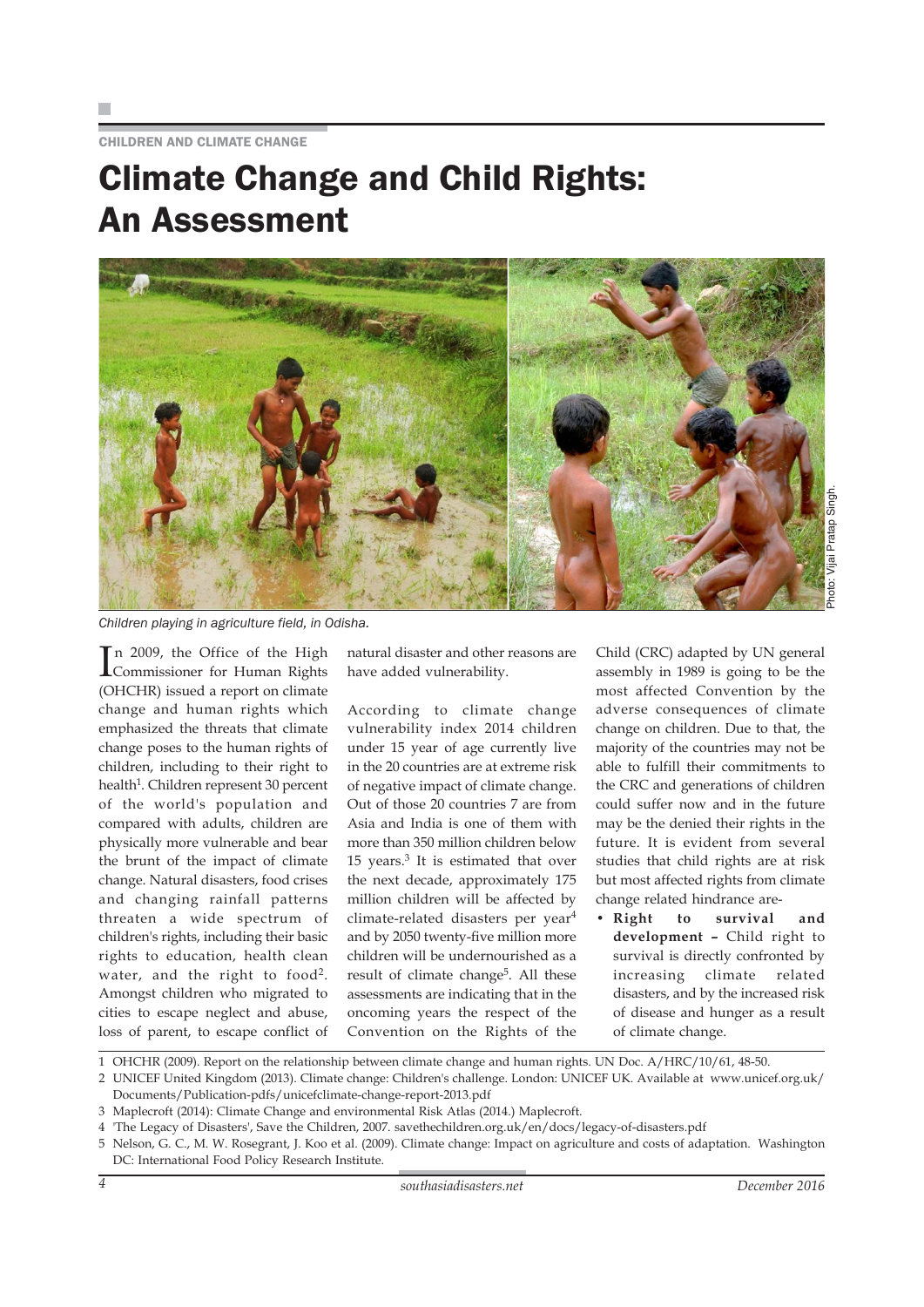- **Right to Protection–**Climate change is leading to increased migration from areas that is renders dangerous or uninhabitable. In 2015, there are over 52 million refugees and displaced people worldwide<sup>6</sup>.
- **Right to health–**Child right to health is directly and indirectly threatened by climate change. Many of the major cause of death like diarrheal diseases, malnutrition, malaria and dengue are highly climate sensitive. And are expected to worsen as the climate changes7. Estimates

indicate that more than 85% of the global disease burden occurs in children under 5 due to climate change<sup>8</sup>.

To minimize the risks and fulfill CRC commitments it is important to integrate climate change in child right policy processes. While in current scenario most of existing climate impact assessments and policies are developed without attention to child rights issues and required response are remain overlooked. However in order to combat climate change impact on child rights there is need

to develop interconnectedness between climate change and key child rights issues, and to elevate the CRC as a vital framework and mechanism for protecting child rights in a changing climate. This could also help to avail new opportunities for Asian countries to fulfil their CRC commitments by concretely linking CRC implementation to other government processes for mitigating and adapting to climate change.

**– Dr. Vijai Pratap Singh,** Founder, Kalhans Education and Environmental Development Foundation, Basti, Uttar Pradesh

6 UNHCR (2015): http://www.unrefugees.org.au/#aboutrefugees

- 7 WHO (2013): Climate change and health. Fact sheet N°266. Reviewed November 2013.
- 8 WHO (2009): Global Health Risks. Mortality and burden of disease attributable to selected major risks. WHO, Geneva 2009.

#### RISK REDUCTION

### BRACED: Building Resilience in Myanmar

**M** yanmar, the second most extremes globally , is at a moment of unprecedented institutional, economic and social change.

Since Cyclone Nargis hit Myanmar in 2008, the country has made significant progress in supporting communities to plan and be better prepared for natural disasters and climate change. Lessons from the Building Resilience and Adaptation to Climate Extremes and Disasters (BRACED) programme are highlighting the need for increased harmonization between planning for community development to support rural development and poverty reduction efforts and those looking to strengthen resilience to shocks and stresses that may affect the development pathways of communities.

The BRACED Myanmar Alliance is a partnership between international agencies, national implementing agencies, and research agencies focused on furthering the resilience agenda in Myanmar. The Alliance members include the lead agency Plan International, Action Aid, BBC Media Action, World Vision, the Myanmar Environment Institute and UN Habitat. The Alliance additionally coordinates with a number of technical and collaborative partners, recognising partnership and collaboration as a building block to strengthening resilience.

#### Finding out what people need to be better able to cope with climate extremes

What are the underlying drivers of vulnerability in communities and what kinds of climate extremes and disasters (i.e rapid and/or slow onset) are communities exposed to?

A "Community Resilience Assessment and Action Handbook<sup>2"</sup> has been developed by BRACED to explore these questions. The assessment looks at how different people (men, women, boys and girls) are affected by understanding the different sensitivities within the community.

The assessment tools identify both disaster and climate related sensitivities as well as highlighting the wider shocks and stresses the community are vulnerable to including conflict, unplanned development and environmental change. In addition the tool also helps assess capacities within communities identifying existing strengths that can be built upon such as existing disaster plans and strategies. This data is then used to identify and prioritise actions for strengthening resilience to disasters and climate change.

The assessment and accompanying handbook are currently being implemented in 155 communities across different climatic zones of Myanmar.

<sup>1</sup> The Global Climate Risk Index 2016

<sup>2</sup> http://www.braced.org/resources/i/ ?id=127f0e24-a44a-4468-abca-96db853f6558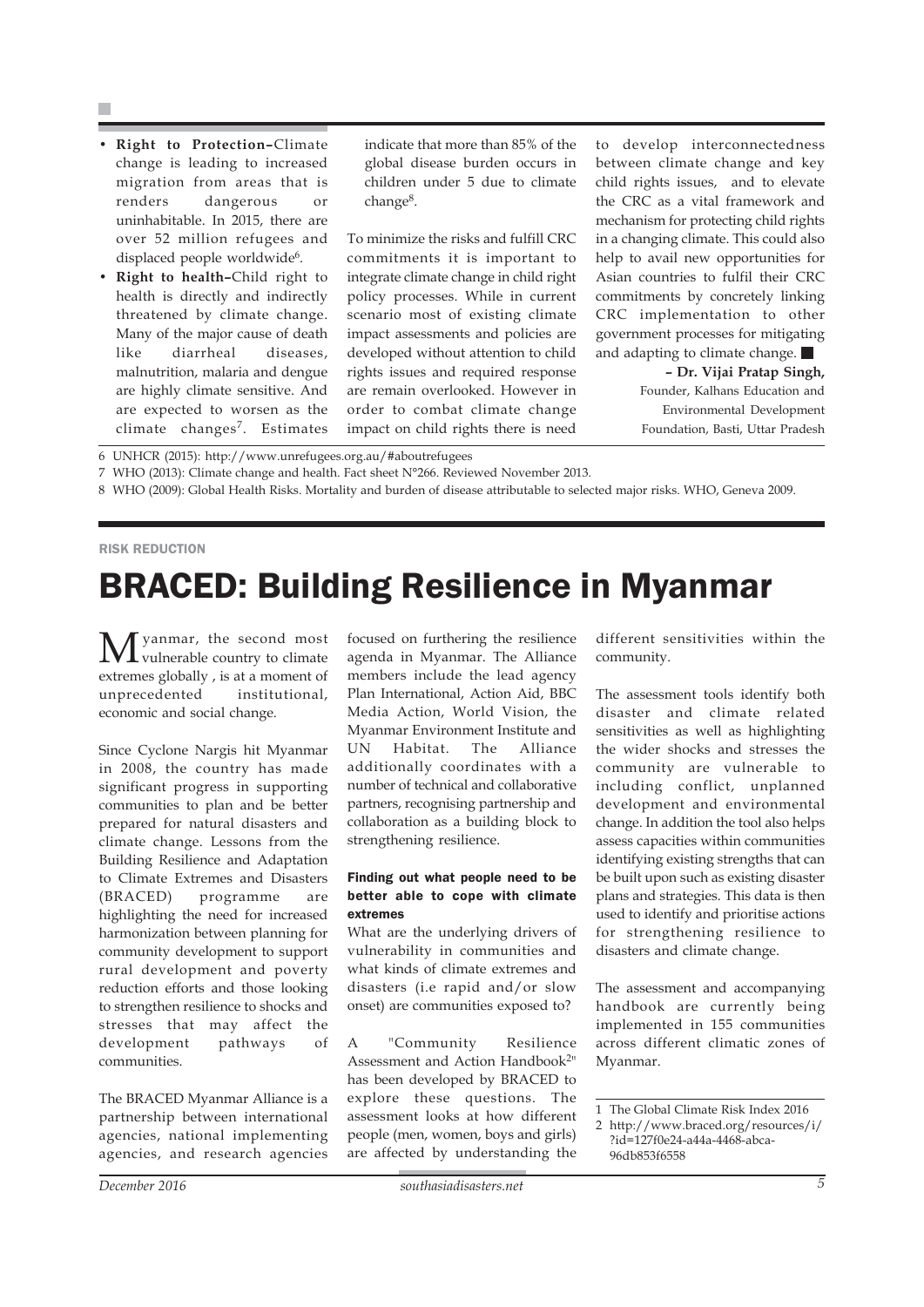#### Community needs and BRACED response

Improvements in access and understanding of climate and weather data, forecasts and predictions means that communities can base decisions on current understandings in what is known as evidence-based decision making. Improving communities' access to accurate climate and weather information will help them plan their seasonal planting, diversify their livelihoods options, and better prepare for disasters such as flooding by protecting their assets on time.

#### Prioritising solutions

The BRACED target communities have prioritised and implemented key resilience measures comprising soft skills and capacity to be better able to anticipate shocks stresses harder disaster mitigation and climate change adaptation measures to support that at the same time they will support strengthening community resilience in Myanmar.

In the township of Mawlamyine in the southern coastal area of Myanmar, community prioritisation resulted in building canoes and protecting water sources from flood water and pollution! The communities prioritised the construction of canoes to be better prepared for annual flooding whilst building retaining walls around community ponds to protect water resources which ensured access to safe drinking water for over 300 families for all months even during floods. Access to canoes can save lives during floods and improve access to water and food for communities during these events. A simple, local solution to a complex, global climate and weather hazard can be done.

#### Lessons learned:

• Collaboration and coordination among population are key to strengthening resilience. A strong and effective working relationship between communities, external agencies and government stakeholders takes time to build to ensure trust between all the partners and develop effective ways of working in place.

- Community resilience begins with meeting immediate disaster resilience needs and only then do community members begin to identify and address issues that will take effect over a longer period.
- Resilience building is a continuous effort. So sustained activities and interventions need to be implemented within communities building on new knowledge and information. This requires leadership ownership by the community over their development activities and ongoing risk assessment.
- Measuring resilience is challenging because vulnerabilities are contextual and disaster related shocks are uncertain. Setting up a system with context specific composite indices support by the longitudinal panel surveys along with post disaster panel surveys are useful tools to measure resilience both in normal and uncertain context.
	- **Jeremy Stone,** BRACED .Alliance Coordinator, Plan International, Myanmar



*Community Based Organisation members showing the newly constructed Canoes in Mawlamyinne township.*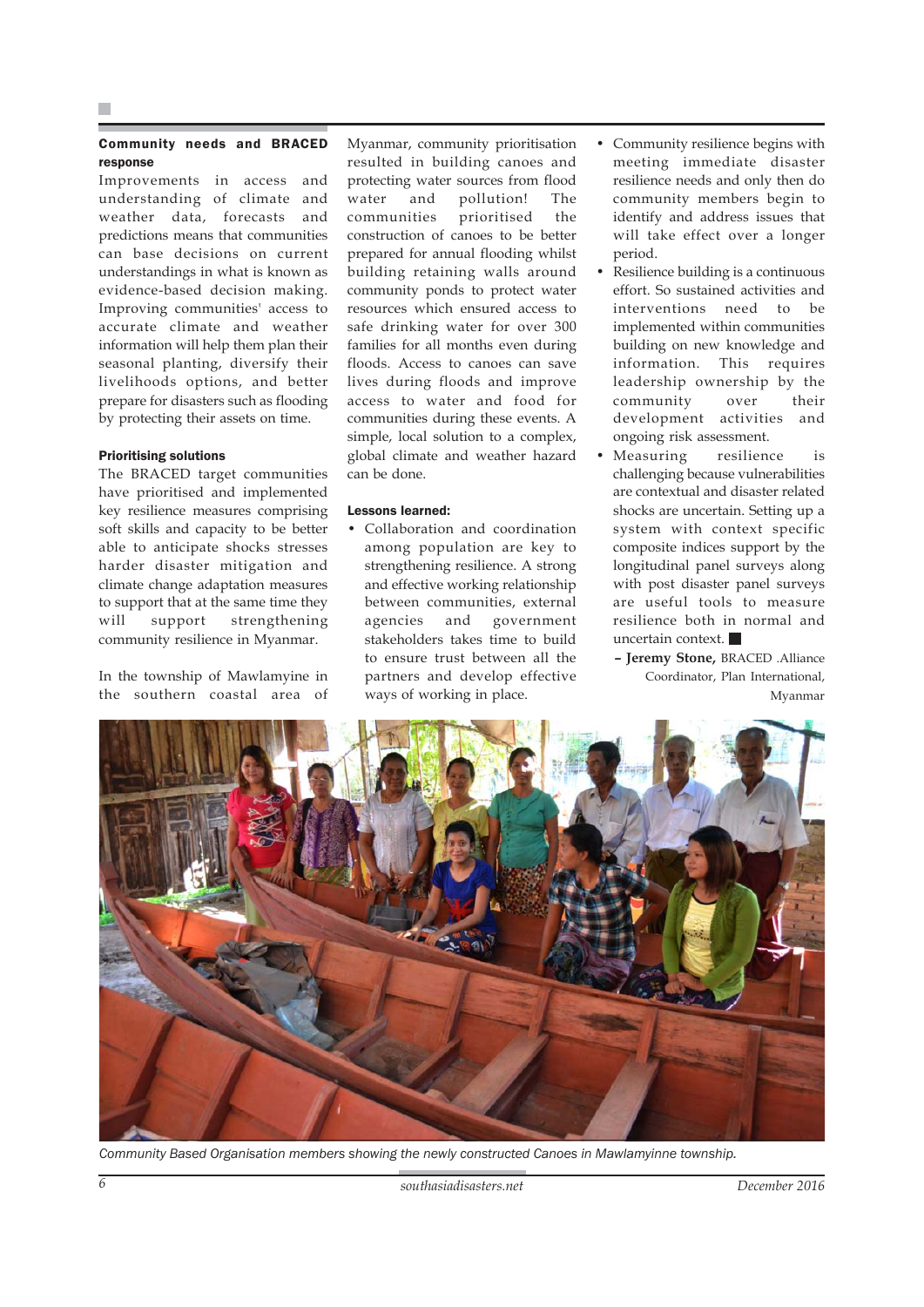#### NEW APPROACHES

### Rural Development: Multisector Engagement for Disaster Risk Reduction

#### ntroduction

ntroduction<br>India is a vast country covering 3.29 million Sq. km., a coastline of 7,500 km and a population of 1.25 billion, 68% of those who live in the rural areas of the country contribute 14% of the national GDP. In view of the diverse topography and climatic variations of the country, droughts and floods are regular occurrences in addition to Cyclones and earthquakes.

#### Rural Vulnerability

While occurrences of the disaster do not differentiate between Urban and Rural, Rural areas are more vulnerable in view of the fact that large percentage of population depends on agriculture which is predominantly rainfed and the resultant lack of coping mechanisms. Of the country's total 142 m ha of cultivated land, 85 m ha or 60% is rainfed. Rainfed agriculture supports an estimated 40% of the population and has a large share of cropped area under rice (42%), pulses (77%), oilseeds (66%) and coarse cereals (85%). Rainfed areas also harbour about 78% of cattle, 64% of sheep and 75% of goats in the country. High natural resource fragility and risk, low and highly oscillating productivity, production, and farmers' income, poor investment and capital formation, high vulnerability and volatility of product markets, poor access to credit, insurance and markets, and higher concentration of poverty and hunger are characteristic features of the rain fed areas.

#### Climate Change and Disaster Risks

Climate change is also likely to further exacerbate the ongoing stress due to yield stagnation, competition for land, water and other resources, and globalization that the Indian agriculture is going through. India

has experienced increase in mean temperature by 0.60°C in the last 100 years. Reduction in crop productivity, especially wheat and paddy due to increased temperature, reduction in rainy days and consequential water stress are some of the negative impacts reported. It is projected that in the medium-term (2010-2039), yield reduction will be to the tune of 4.5 to 9%, posing challenges to food security and livelihood.

#### Institutional Mechanisms

Both the concluded Hyogo Framework and the present Sendai Framework for disaster risk reduction stress on the need for multi-stakeholder engagement with respect to Disaster Risk Reduction and Management. While the Hyogo Framework for Action 2005-2015 adopted at The World Conference on Disaster Reduction held from 18 to 22 January 2005 in Kobe, Hyogo, Japan stresses on the need to make disaster risk reduction a national and a local priority with a strong institutional basis for implementation and Strengthen disaster preparedness for effective response at all levels, the Sendai Framework for Disaster Risk Reduction 2015-2030, adopted at the Third World Conference on Disaster Risk Reduction, held from 14 to 18 March 2015 in Sendai, Miyagi, Japan stresses Strengthening disaster risk governance to manage disaster risk and Enhancing disaster preparedness for effective response, and to "Build Back Better" in recovery, rehabilitation and reconstruction. This is also echoed in India's own National Disaster Management Plan.

#### Issues for consideration

However Disaster Risk Reduction planning cannot be fully realized if mainstreaming of the plans and procedures evolved is not done at

various levels and in various sectors. Development works and initiatives of all departments' concerned need to reflect the various parameters of risk reduction and incorporate the same into project plans during the formulation stage itself. This has been flagged by our Prime Minister during his address to the Asian Ministerial Conference on Disaster Risk reduction on 3 November, 2016. Mainstreaming at the planning Stage indicates that implementation must be multisectoral and involve Public sector, Private Sector and Civil Society for effective impacts.

Another aspect that needs keen consideration from the focus of Disaster risk reduction as well as a Climate Change Adaptation is vulnerability analysis. Several tools exist for assessment of vulnerability. While the National Initiative on Climate Resilient Agriculture (NICRA) has produced a national vulnerability atlas, more specific and detailed assessments at the District level and even village level are required if disaster planning is to be done effectively. An effective Vulnerability analysis enables decision makers to prioritize funding and mobilise resources effectively.

Capacity Building of vulnerable communities is another area which is not given its due importance in disaster management planning. Efficient Disaster Management Drills involving all key stakeholders needs to be conducted scrupulously. The usage of advanced methods for quick information dissemination during times of disasters have to be finetuned with maximum publicity and involvement of different media including Print, TV and Radio. The use of public volunteer services like Ham Radio cannot be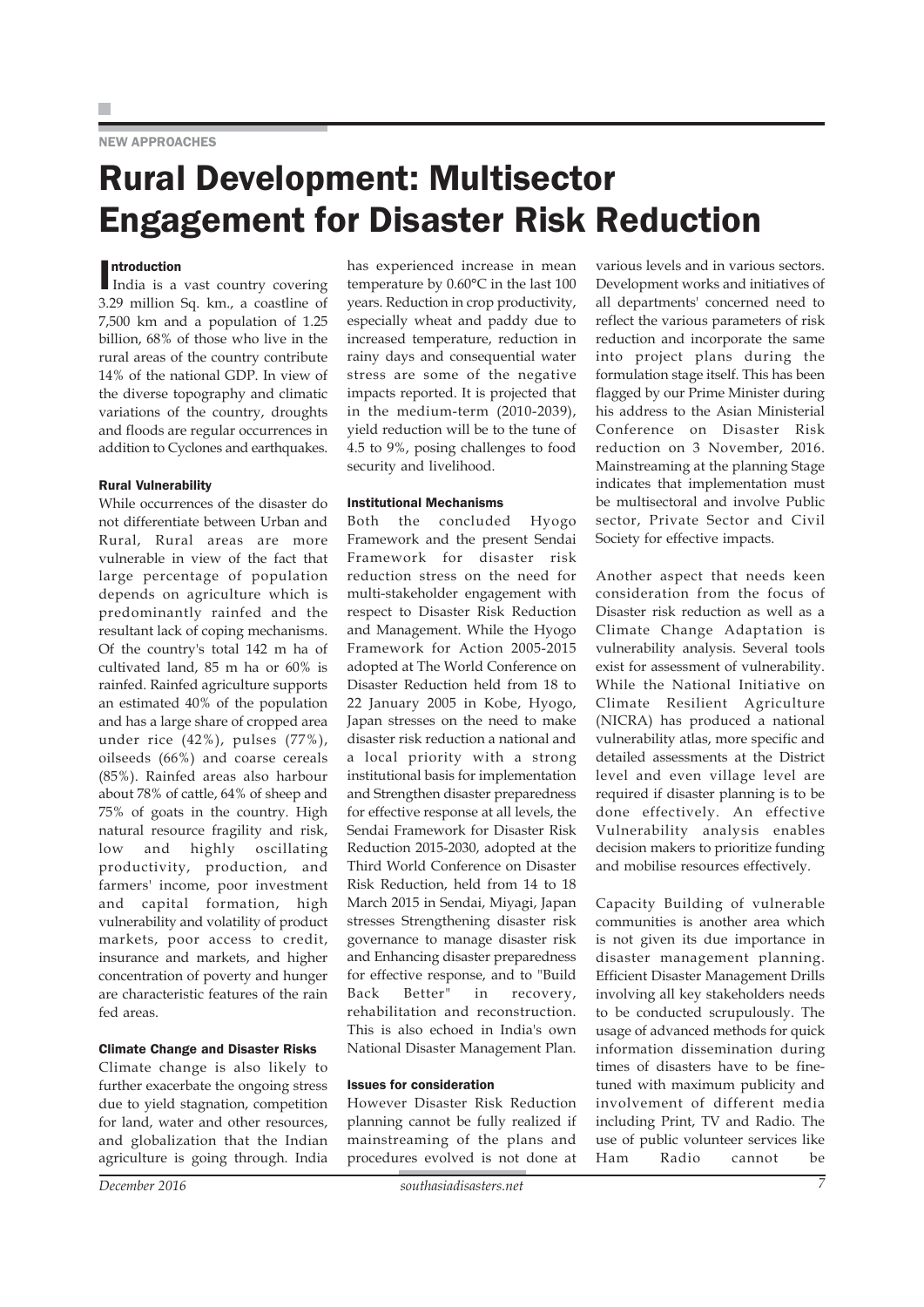

*Watershed Development Works in a village in Kasaragod District of Kerala.*

overemphasized and need to be effectively harnessed.

Adequate and fast compensation of loss in life and property. While Life Insurance and property insurance is now well established, Agricultural Crop insurance is still in the fledgling stages and is plagued by improper loss estimation, high claims and poor settlement. The latest Prime Ministers Fasal Bheema Yojana has tried to take the experiences and issues of past agricultural insurance schemes and it is considered to be holistic in nature. Agriculture Insurance acts as a buffer for the small and marginal farmer and enables him to "Bounce Back" in high risk disaster scenarios in the fastest possible time.

#### Role of NABARD in Climate Change Adaptation

The National Bank for Agriculture and Rural Development (NABARD) is facilitating the growth of climatesmart agricultural businesses that aggregate thousands of small-scale farmers can break cycles of rural poverty and environmental degradation. Over the past 3 decades, NABARD has supported millions of small and marginal farmers, landless labourers, women and other weaker sections, employing sustainable

approaches such as watershed development, tribal development, agro forestry, natural resource management projects, rainwater harvesting, organising and financing producer organisations, micro finance initiatives, skill development and micro enterprise development, solar lighting and energy harvesting using renewable sources of energy, organic production etc. Scaling up these and other climate-smart practices at the smallholder level can maintain the integrity of valuable landscapes while creating more prosperous and climate-resilient livelihoods for farmers, their families

and the society. NABARD has been implementing several developmental projects with an objective of promoting sustainable livelihoods through Natural Resources Management (NRM) such as watershed development, sustainable livelihood for tribal communities, Umbrella Programme for Natural Resources Management (UPNRM) etc. These projects have helped in building climate change resilience and adaptive capacities of rural communities.

**– Patrick Jasper,** Asst. General Manager, National Bank for Agriculture and Rural Development

#### *References*

- 1. Twelfth Five Year Plan, (2012-2017), Economic Sectors, Volume II *Planning Commission.*
- 2. Adaptation to Climate Change by Reducing Disaster Risks: Country Practices and Lessons – *UNISDR.*
- 3. Integrating disaster risk reduction and adaptation into rural livelihood programming *A guide for Oxfam staff and partners in Southeast Asia Kareff Rafisura and G. Srinivasan, Oxfam.*
- 4. Climate Change Adaptation, Disaster Risk Reduction and Social Protection, *Mark Davies, Katy Oswald and Tom Mitchell (IDS).*
- 5. Hyogo Framework for Action 2005-2015: International Strategy for Disaster Reduction, Building the Resilience of Nations and Communities to Disasters, *www.unisdr.org/wcdr.*
- 6. Strengthening disaster risk management in India: A review of five state disaster management plans, *Aditya Bahadur, Emma Lovell and Florence Pichon, July 2016.*
- 7. National Disaster Management Plan, 2016. *A publication of the National Disaster Management Authority, Government of India. May 2016, New Delhi.*
- 8. Sendai Framework for Disaster Risk Reduction 2015-2030, 18 March 2015.
- 9. Prime Minister's address at Asian Ministerial Conference on Disaster Risk Reduction, *Press Information Bureau, Government of India, 03-November-2016.*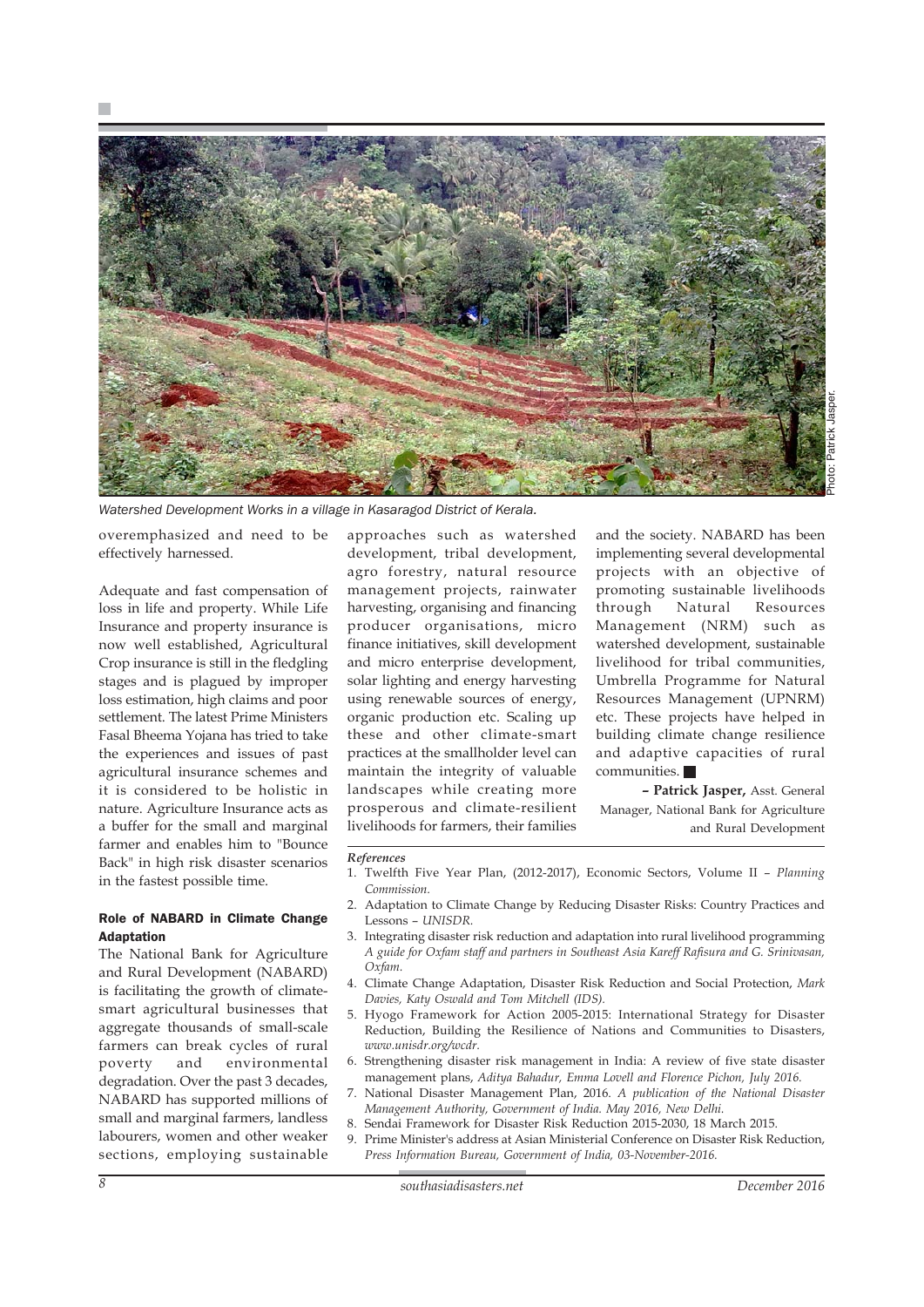#### DRR AND CCA

### Linking State Climate Change Action Plans and SDMPs to Enhance Risk Reduction Implementation in India

In August 2009, the Prime Minister<br>of India asked all states to develop n August 2009, the Prime Minister State Action Plans on Climate Change (SAPCCs). As of November 2016, nearly all States and Union Territories in India have prepared SAPCCs which put forward their vision and proposed actions for tackling climate change1. This represents one of the world's largest exercise in climate change planning.

The cascading policy framework for SAPCC's is similar to the policy framework for Disaster Management Planning, which was undertaken in 2005 as part of the Disaster Management Act. Both require state level action plans with a list of priority actions, and both require mainstreaming into sectoral policies and plans.

The overlap between state level disaster management plans and Climate change action plans which could and should be exploited to help advance implementation of both the climate change resilience and disaster management agendas, if strategically linked. In particular, **implementation of climate change action plans could help filling the gap between disaster risk management and disaster preparedness that exists in many state disaster management plans in India and beyond.**

Climate Change Action Plans and State Disaster Management plans are already being functionally linked in a number of different ways. For instance, the Bihar State Climate Change Action Plan calls for the implementation of the Disaster Management plan as a priority activity, and includes disaster management as a key stand-alone sector in the state action plan, alongside within sectors such as water resources and agriculture<sup>2</sup>.

The state of Odisha, on the other hand, in its second Climate Change Action Plan integrates disaster management with coastal management and articulates a very comprehensive set of priority activities, to improve coastal resilience3. The State of Assam illustrates a third approach, wherein disaster management activities are woven throughout a range of sectoral priority actions, such as in agriculture, one priority measure is providing farmers with "training on climate change adaptation and disaster risk reduction packages of practices for different agro-climatic zones.4"

**The Disaster Management community in India should seize on these functional linkages to advocate for greater financing and implementation of SAPCC's.** Unlike the disaster management plans, project funding is available to support implementation of SAPCC's through the National Adaptation Fund, which has had two tranches, totalling 350 crores. In addition, funding is available from international sources, such as the \$100 Billion Green Climate Fund<sup>5</sup>. Moreover, the strong overlap between development objectives and climate change objectives provides the opportunity to mainstream climate change into sectoral budgeting. For more information on this approach, see Financing State Action Plans on Climate Change in India<sup>6</sup>

Both SAPCC's and State Disaster Management Plans (SDMPs) seek to mainstream risk reduction into sectoral policies, plans and programmes, with mixed degrees of success. **Joining forces to achieve greater mainstreaming would strengthen the overall risk reduction agenda.**

And finally, both lack an accountability framework for monitoring and evaluation of actions and investments. **Development of an integrated accountability framework would help strengthen both agendas, and aid with compliance with Sendai Framework commitments as well as fulfilling India's Nationally Determined Contributions (NDC) to the United Nations Framework Convention on Climate Change (UNFCCC).**

**– Cristina Rumbaitis del Rio,** Regional Programme Manager, Action on Climate Today, New Delhi

| 1 http://envfor.nic.in/ccd-sapcc. Accessed November 1, 2016 |
|-------------------------------------------------------------|
|-------------------------------------------------------------|

- 3 http://www.moef.gov.in/sites/default/files/CCAP-Odisha-2.pdf
- 4 http://www.moef.gov.in/sites/default/files/Final%20draft%20ASAPCC%20document.pdf
- 5 http://www.climatefundsupdate.org/listing/green-climate-fund
- 6 http://www.actiononclimate.today/act-on-information/financing-state-action-plans-on-climate-change-in-india/

<sup>2</sup> http://www.moef.gov.in/sites/default/files/Bihar-State%20Action%20Plan%20on%20Climate%20Change%20%282%29.pdf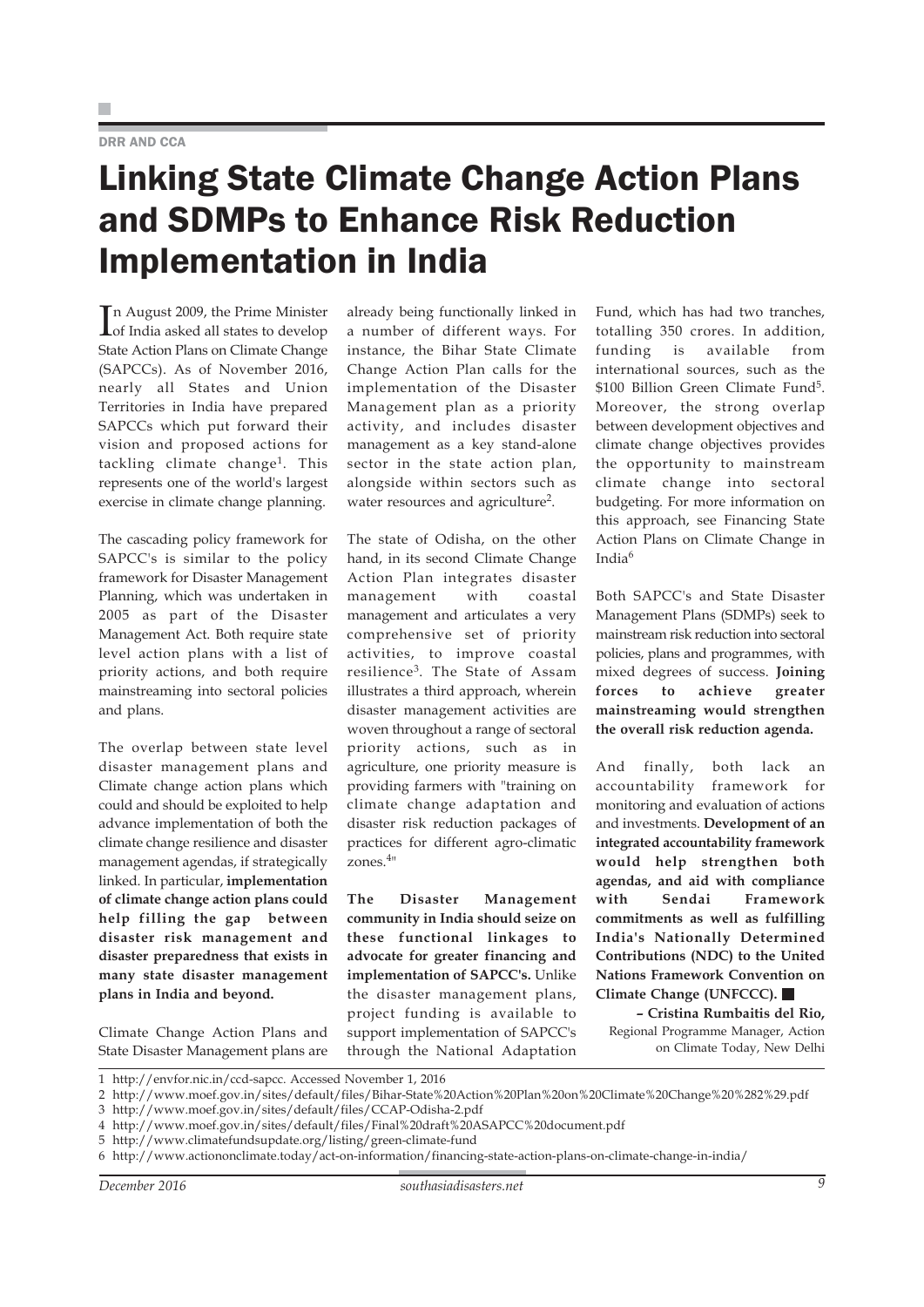#### **RECOVERY**

## Are we Building Back Better? Lessons from South Asia

Highlights

**B**uilding Back Better (BBB) is a critical part of disaster recovery that has to address structural improvements as well as the underlying drivers that lead to the risk at the on-set. However, a little over a decade of attempting to apply the principles of BBB has shown numerous challenges and contradictions. A host of contextual challenges that compound the application were identified by stakeholders during the consultations leading up to the formulation of the Sendai Framework: poverty, growing urbanization, lack of institutional mechanisms, lack of predictable financing, and secondary hazards from industrial units, political instability– to name a few.

The Sendai Framework's Priority 4: enhancing disaster preparedness for effective response and to "Build Back Better" re-affirms what has been said and experienced over time as BBB, but does not offer reasons why these principles were often difficult to apply. The South Asia Disaster Report (SADR) 2016 aims to analyse cases from Nepal, India, Bangladesh, Pakistan, and Sri Lanka to understand why and how something approximating the BBB recommendations of Sendai Framework were or were not delivered. The SADR 2016 will present learning from the region and examine realistic ways of operationalising the BBB principles.

policy, political interest scenarios in South Asia.

The case studies focussing on BBB will cover the Earthquake in Nepal in 2015, the Meeriyabedda Landslide in Sri Lanka in 2014, the Uttarakhand Floods, Cyclone Phailin and Cyclone Hudhud in India in 2013, Cyclone Sidre and Aila in Bangladesh in 2007 and 2011, and the monsoon floods in Pakistan in 2012 and 2013. It will also look across the region at reducing risks to cultural heritage in South Asia.

> Through the critique it hopes to draw out some practical means to connect BBB with long term development and present some ideas on applying the BBB principles for building

long term resilience in South Asia.

The SADR 2016 is a product of Duryog Nivaran, a research, training and advocacy network committed to promoting disaster risk reduction in South Asia at policy and community level. It strives to build the knowledge base of stakeholders by sharing research findings, information, experiences and insights on emerging issues of disaster management.

This summary of the SADR 2016 presents some insights from the report with a special focus on recovery in Nepal.

> *Source: Duryog Nivaran For more information contact: secretariat@duryognivaran.org*

*10 southasiadisasters.net December 2016*

3. The role of capital, development agents and other interest groups

in operationlaising BBB 4. How meaningful the BBB recommendations are in relation to prevalent institutional and

Sendai framework

The SADR 2016 will aim to critique: 1. How the BBB recommendations of Sendai Framework will hold up against the institutional, resource, capacity aspects in the countries / context of South Asia 2. The capability, intent and interest of the existing mechanisms and systems of recovery and reconstruction to deliver on BBB principles and recommendations upheld in the

Are We<br>**Building Back** Better

New**ight Back** De<br>**Building Back** De

Are We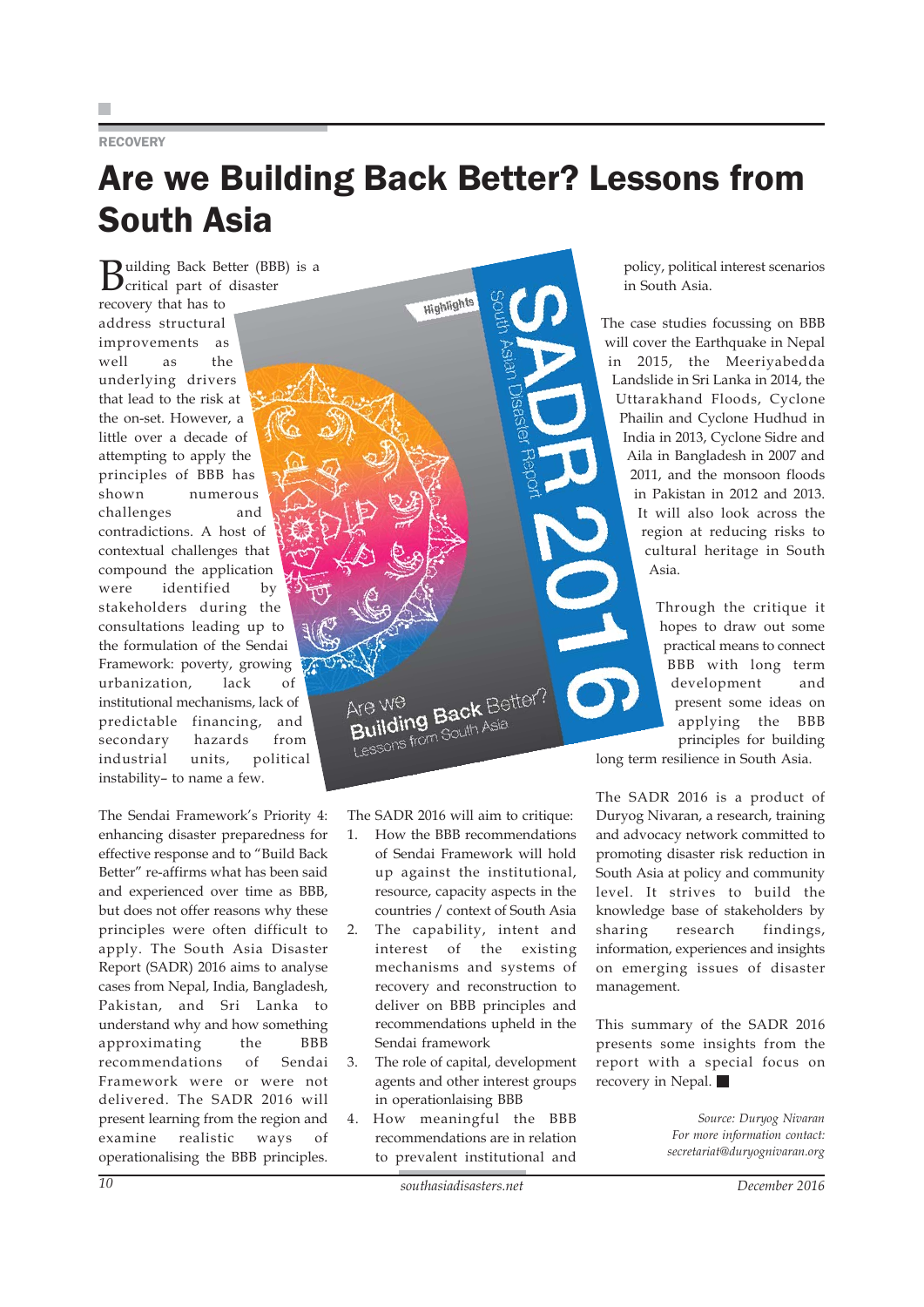#### CAPACITY BUILDING

### Integration of DRR and CCA: Training and Capacity Building

### **B**ackground

 The capacity building for Disaster Risk Reduction (DRR) and Climate Change Adaptation (CCA) integration should ensure several minimum information and knowledge across several areas. The following points reflect such areas during implementation, particularly with training and capacity building actions. Later on, the monitoring mechanism can find the areas of improvements by developing indicators based on these minimum levels of DRR CCA integration related inputs. The training and related institutions in the state can update this based on the progress and sector requirements. The training and capacity building inputs targeting middle and ground level officials and stakeholders:

- i. The audience becomes aware of changes in weather patterns of the local and state level area. The ability of audience to convey their stakeholders about some weather-related risks in the future and what are likely different from the past.
- ii. The audience ability to understands locally available weather information and able to convey their stakeholders for appropriate actions at local levels when climatic hazard approaching.
- iii. The audience informed with the necessary details about institutional mechanism and key information resources related to disaster and climate related risks and risk reduction, such as District Disaster Management

Authority (DDMA), India Meteorological Department (IMD), weather station, fire, medical, police, District Disaster Managemet Plan (DDMP), State Action Plans on Climate Change (SAPCC), etc. The ability of audience to inform their stakeholders about the institutional setup and related planning in a simplified version. The audience can be supported or generate with informative resources (for example, key findings of SAPCC, DDMP, the meaning of key terms, sector specific climate change data and about key hazards).

iv. The ability of audience to conduct vulnerability and risk assessments. The depth of assessment can be decided as per



The SREX report assesses a wide range of complementary adaptation and disaster risk management approaches that can reduce the risks of climate extremes and disasters and increase resilience to remaining risks as they change over time. These approaches can be overlapping and can be pursued simultaneously. [Source: SREX (2012); IPCC.]